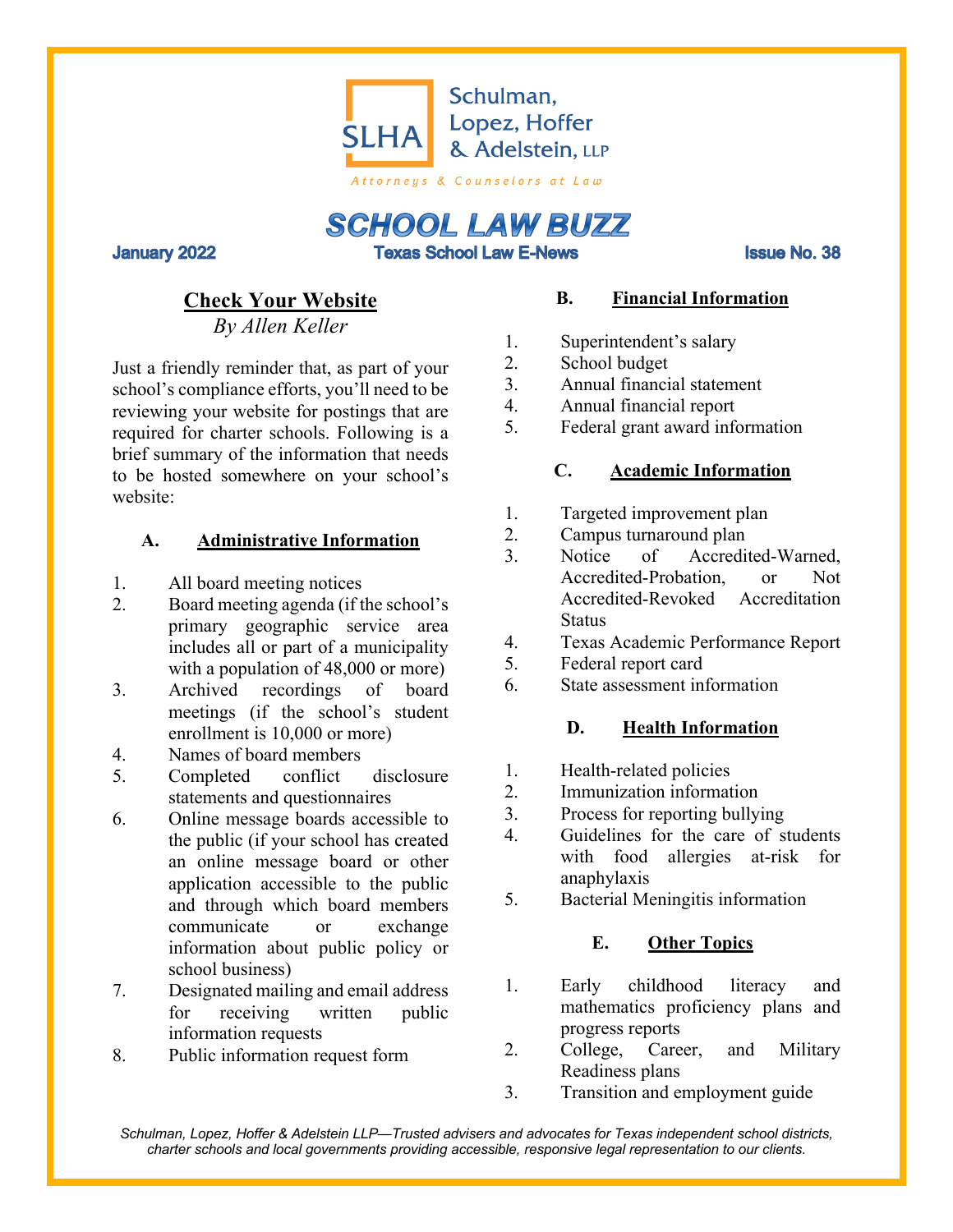- 4. College credit program
- 5. Contact information for Title IX Coordinator(s)
- 6. Plan for use of ARP ESSER funds
- 7. Safe return to in-person instruction plan and continuity of services
- 8. Title I: district and campus improvement plans
- 9. Title IX training materials
- 10. Website accessibility

We recently sent out a detailed advisory that provides more information about the required website postings. If you'd like a copy of that advisory, please contact us and we'll provide it as soon as possible.

# **Procuring Construction Services Through Interlocal Purchasing Cooperatives** *By Bryan Dahlberg*

If your school has amended its charter to adopt Chapter 44 of the Education Code (and Chapter 2269 of the Government Code) as its preferred method for procuring construction services contracts, you may find yourself in a situation where it is advantageous to procure a contract through an interlocal purchasing cooperative such as BuyBoard or TIPS. This can be done through the Job Order Contracting (JOC) method available under Sections 2269.401-.411 of the Government Code.

While the JOC method is not appropriate for all types of projects, it is specifically available for projects that involve the purchase of goods or services, usually of an indefinite quantity, where the contract is based on unit pricing. These projects usually

include categories of repetitive work like plumbing, electrical, painting, landscaping, roofing, and HVAC repair/replacement, but it can also be used for more permanent one-off projects like the purchase and installation of modular buildings, athletic fields, playground equipment.

The first step in using this method, as always, is for the school to determine that the JOC delivery method "provides the best value to the school." The real benefit of procurement under the JOC method is that under Section 2269.407(2) of the Government Code, if another governmental entity has performed the JOC procurement process (advertising and receiving competitive bids to establish a price list), your school can award a contract subject to that process through the use of an interlocal agreement without having to complete those procurement steps again.

Section 791.025 of the Government Code expressly authorizes a local government (i.e., an open-enrollment charter school pursuant to Section  $12.1058(a)(1)$  of the Education Code) to purchase goods, and any services reasonably required for the installation, operation, or maintenance of those goods, through the use of an interlocal cooperation contract with other local governments. The use of this method satisfies the requirement of the school to seek competitive bids for the purchase of those goods and services through the efforts already performed by the purchasing cooperative. Those efforts give the necessary assurance that the vendor's pricing was competitively sourced.

TASB's BuyBoard is one such interlocal purchasing cooperative made up of local government members. TIPS and Texas SmartBuy are others. These purchasing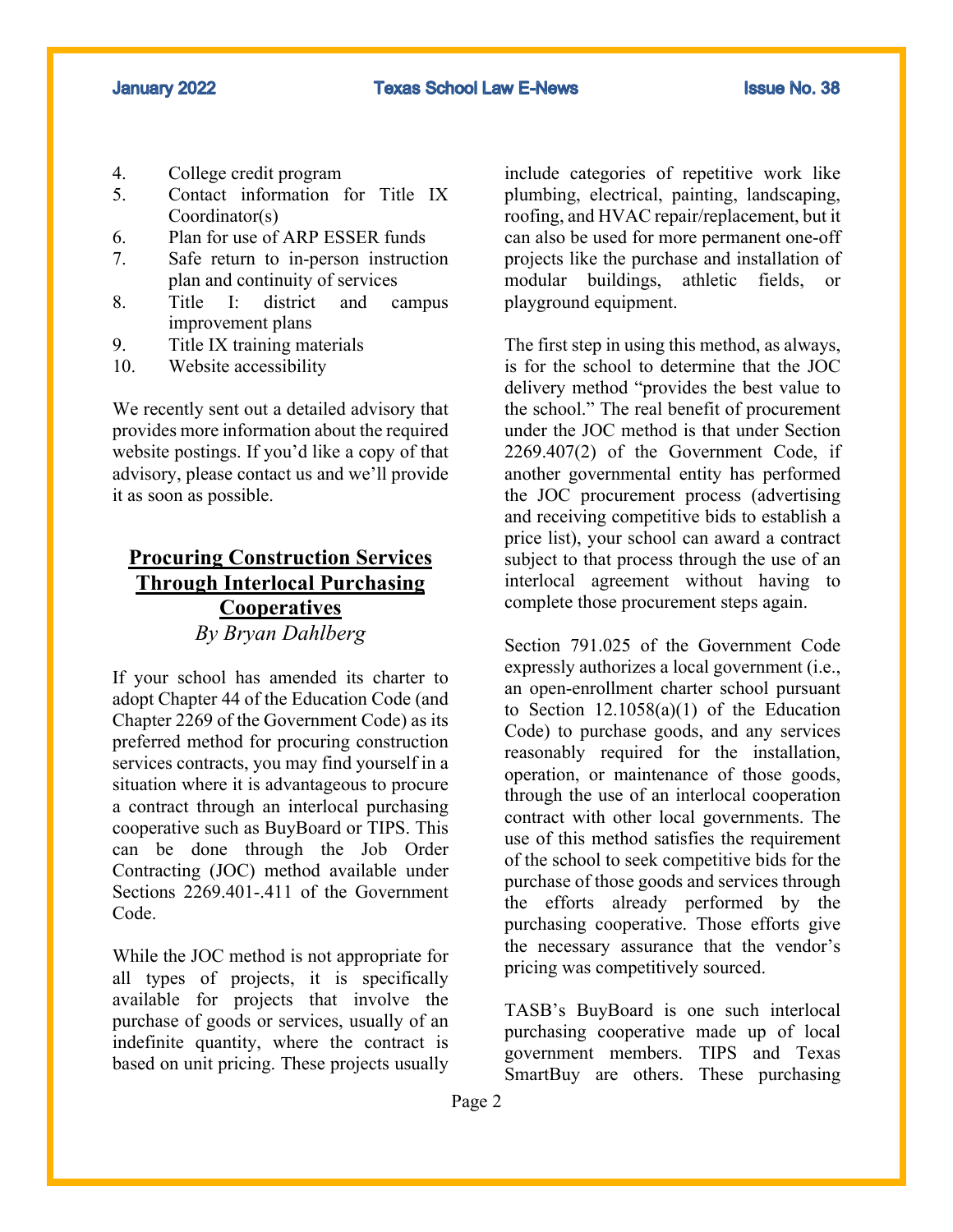cooperatives have already completed the competitive bidding process on a vast array of goods and services, including certain items that could be classified as construction services. If your school is not already a member of the cooperative, it would need to join by completing and submitting the applicable interlocal participation agreement, which the Board should specifically approve by resolution and amend its purchasing policies to allow for the use of such cooperatives for procurement.

We also advise that for each JOC construction contract that is awarded through this method, the school should augment the vendor's proposal and purchase order with a construction contract that addresses the construction-related details and requirements, such as performance and payment bonds (for projects over \$100k and \$25k, respectively), insurance coverage, and criminal history background checks. This construction contract should reference the vendor's proposal and purchase order as exhibits that identify project-specific details such as the scope of work (services and goods to be provided), contract sum based on established unit pricing, payment terms and achievement milestones, and project deadlines.

One additional requirement that must be included in the agreement is the certification regarding professional services. While interlocal purchasing cooperatives can be used to procure construction services under the JOC method, it cannot be used for architectural or engineering services, which must be procured under Chapter 2254 of the Government Code. Therefore, each JOC agreement needs to include the school's written certification that: (i) the project does

not require the preparation of plans or specs by an architect or engineer, or (ii) an architect or engineer selected in compliance with Chapter 2254 has prepared any required plans or specs.

As always, our firm has developed template agreements and related documents that are customized for use by charter schools in this process. If your school is planning an upcoming construction project, get us involved so we can guide you through the process.

# **Announcing New Partner, Maia K. Levenson** *By Stephanie Bazan*

Schulman, Lopez, Hoffer & Adelstein, LLP is pleased to announce Maia K. Levenson is now a partner of the Firm. Her practice includes the representation of school districts, charter schools, and other public and private entities in all areas, including labor and employment, special education, and administrative law matters.

Ms. Levenson has represented clients in litigation before federal and state courts, including the Supreme Court of Texas. Ms. Levenson is an experienced public speaker who has presented on various school law topics, including school safety and security, the Individuals with Disabilities Education Act and Section 504 of the Rehabilitation Act, and Title IX compliance.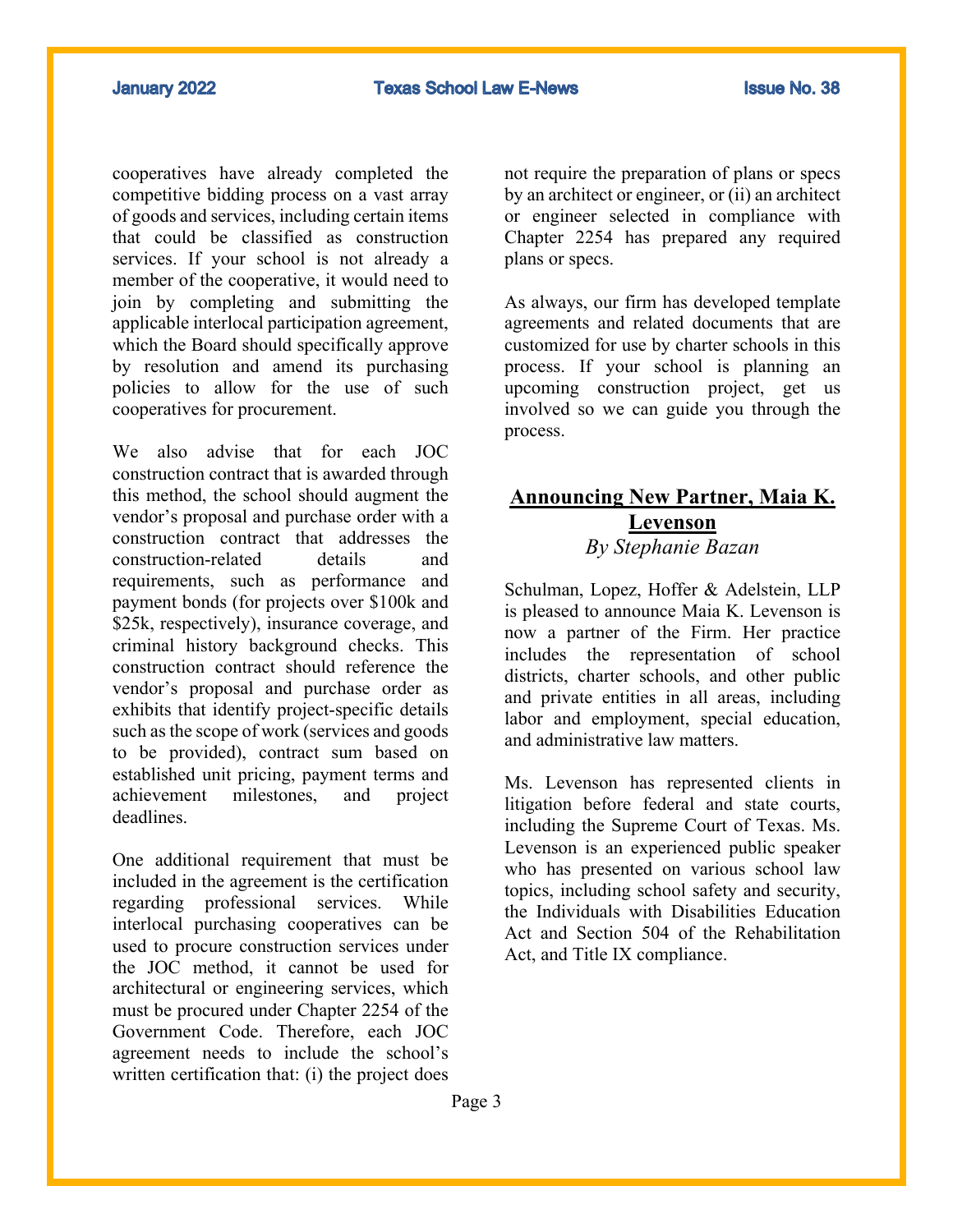**Texas School Law E-News** 

# **Jasmine E. Grant Promoted to Senior Associate** *By Stephanie Bazan*

We are excited to share that Jasmine E. Grant is now a senior associate of the Firm. Her practice includes the representation of school districts, charter schools, non-profit organizations, and other entities in litigation and governance. She also handles insurance defense work for schools, daycare centers, and other businesses. Please join us in congratulating Ms. Grant.

# **Texas Supreme Court Requires Employers to Honor Leave Policies** *By Joe Hoffer*

Mr. Lara was a long-term employee of TXDOT and he had some health issues requiring that he go out for surgery. He used all of his sick leave and personal leave while home recovering post-surgery. TXDOT however also had a written unpaid leave policy and Lara requested access to unpaid leave status as an accommodation. The TXDOT policy provided up to one year of leave without pay. TXDOT did not grant his request and fired the veteran employee and he sued for failure to accommodate, discrimination and retaliation. Apparently, Lara had not used the precise form TXDOT wanted to request the accommodation.

TXDOT filed a jurisdictional challenge to dismiss and the District Court granted it. On appeal, the court of appeals reversed part of the decision and it was appealed up to the Texas Supreme Court. The Court ruled that an employee does NOT need to use a specific form to request an accommodation. The

Court also ruled that TXDOT had a written policy providing for unpaid leave and that it could not just deny that leave request. The Court was troubled with TXDOT's attempt to minimize what its own written leave policy stated and was not convinced by TXDOT's arguments that it had discretion when to grant the leave or not.

TAKEAWAYS: What is in your written policies, particularly around leave, matters. The school will be held to those policies as the written leave policies become part of the compensation structure.

See the opinion in *Dept. of Transportation v.*  Lara, 625 S.W.3d 46 (Tex 2021) here.

# **IEP Implementation During COVID-19**

*By Alyssa Sandersen*

The central guarantee of the Individuals with Disabilities Education Act ("IDEA") is the provision of a Free Appropriate Public Education ("FAPE"), and implementation of a student's Individualized Education Program ("IEP") is essential to ensuring receipt of that right. Although critical to FAPE, COVID-19 and its aftermath have presented significant challenges for open enrollment charter schools' ability to ensure consistent and appropriate service delivery. Given these challenges, the frequency of "failure to implement" claims through the IDEA's dispute resolution process, and recently passed special education legislation, heightened attention to IEP implementation is highly recommended at this time.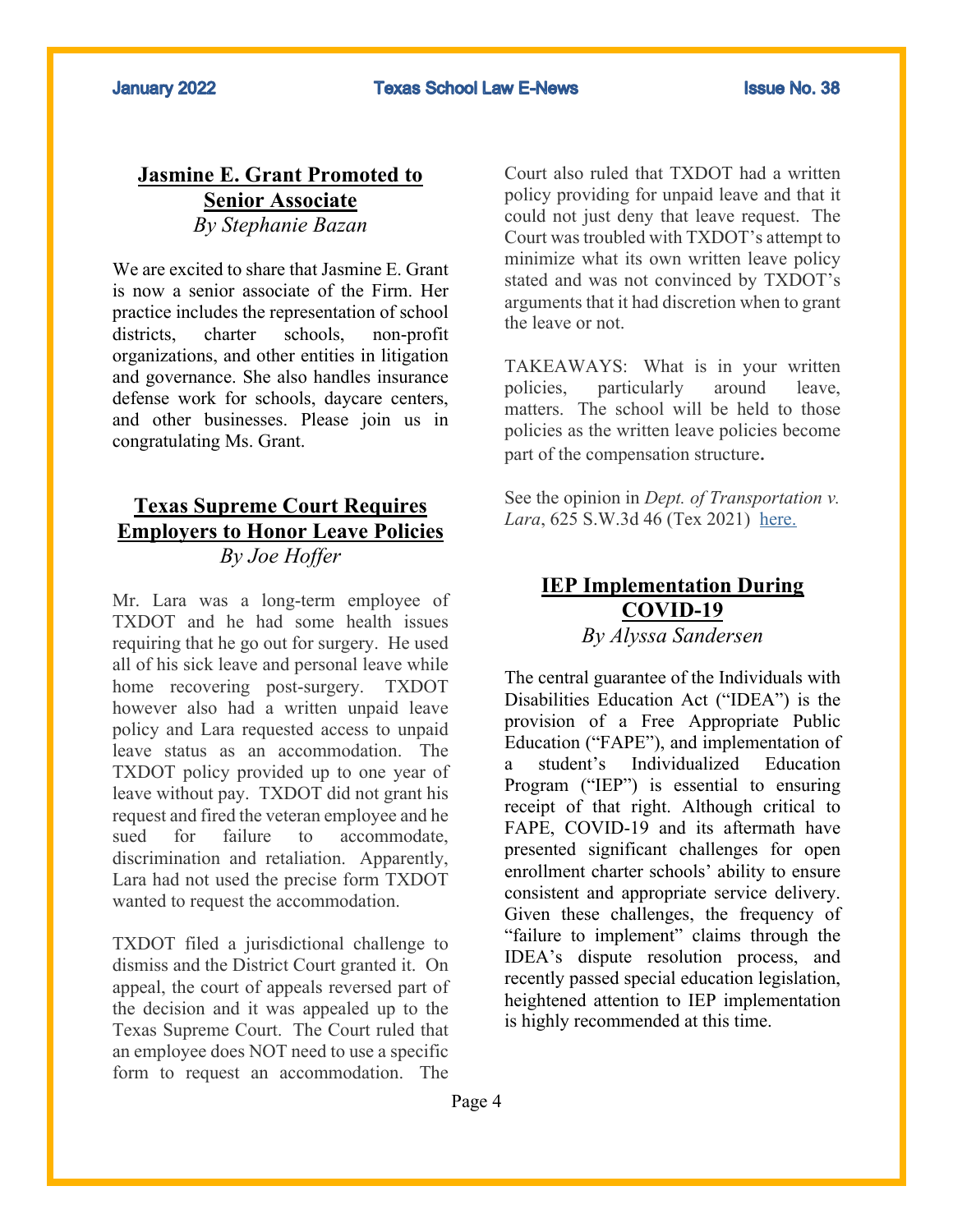#### **IEP Implementation Requirements and COVID-19**

Despite the undeniable issues surrounding COVID-19 such as significant staffing shortages and evaluation backlogs, there is no waiver of a school's obligation to provide FAPE and IEP services during a pandemic, and courts and hearing officers do not accept such difficulties as a reason to justify lapses in IEP implementation. In short, it is vital that administrators and educators work together to come up with creative solutions to ensure special education services are provided with fidelity, and it is vital to communicate any concerns with respect to implementation to the appropriate individual as soon as possible to minimize any potential disruptions.

#### **Special Education Dispute Resolution**

Not only is IEP implementation critical in terms of FAPE, but the failure to ensure service delivery also exposes charter schools to significant liability. Schools spend over \$90 million dollars per year on dispute resolution, and the IDEA is the most actively litigated area in the  $K-12$  context.<sup>1</sup> A parent may utilize the IDEA's dispute resolution procedures to challenge a school's IEP implementation by filing a due process complaint or a written complaint to the Texas Education Agency ("TEA"). In fact, since the pandemic, IEP implementation has been the

most common claim in both due process hearings and state complaints nationwide.**<sup>2</sup>**

To prevail on a "failure to implement claim" in a due process hearing, the parent must prove that substantial or significant provisions of the IEP were not provided such that the student was denied a FAPE in order for relief to be provided.<sup>3</sup> If a parent makes such an allegation through a TEA complaint however, TEA may order corrective action related to *any* implementation shortcoming, even minor technical failures, regardless of the severity or the particular provision at issue.

#### **House Bill 1252 and Senate Bill 89**

The Texas Legislature passed two bills of particular importance with respect to special education services during the previous session. First, House Bill ("H.B.") 1252 amended the Texas Education Code by adding Section 29.1064, which extends the limitations period to file for due process. For complaints filed on or after September 1, 2022, a parent will have two years to file a complaint alleging a violation of the IDEA, rather than the current one-year limitations period.4 This means that beginning with the upcoming school year, a parent can potentially challenge IEP implementation based on an alleged act or omission from two years prior.

Page 5

<sup>&</sup>lt;sup>1</sup> 16 Connecticut Public Interest Law Journal, No. 2, Perry A. Zirkel, The Two Dispute Decisional Processes under the [IDEA]: An Empirical Comparison (2017); IDEA at 40+ Part Two: Due Process, Exhaustion, and Mediation: The Expansion of Litigiousness and a Proposal for a Reset, Kathy Mehfoud and Kathleen Sullivan, https://cdn-files.nsba.org/s3fspublic/05.%20Mehfoud%20Sullivan%20IDEA%20at %2040.pdf.

<sup>2</sup>*COVID-19 Guidance and Case Law: Fall Update*, Perry Zirkel (November 10, 2021) https://perryzirkel.com/2021/11/10/covid-19-guidance-andcase-law-fall-update-2021/. 3 *See Houston Indep. Sch. Dist. v. Bobby R*., 200 F.3d 341,

<sup>349 (5</sup>th Cir 2000).

<sup>4</sup> Acts 2021, 87th Leg., R.S. (H.B. 1252), https://capitol.texas.gov/tlodocs/87R/billtext/pdf/HB01252F.pd f#navpanes=0.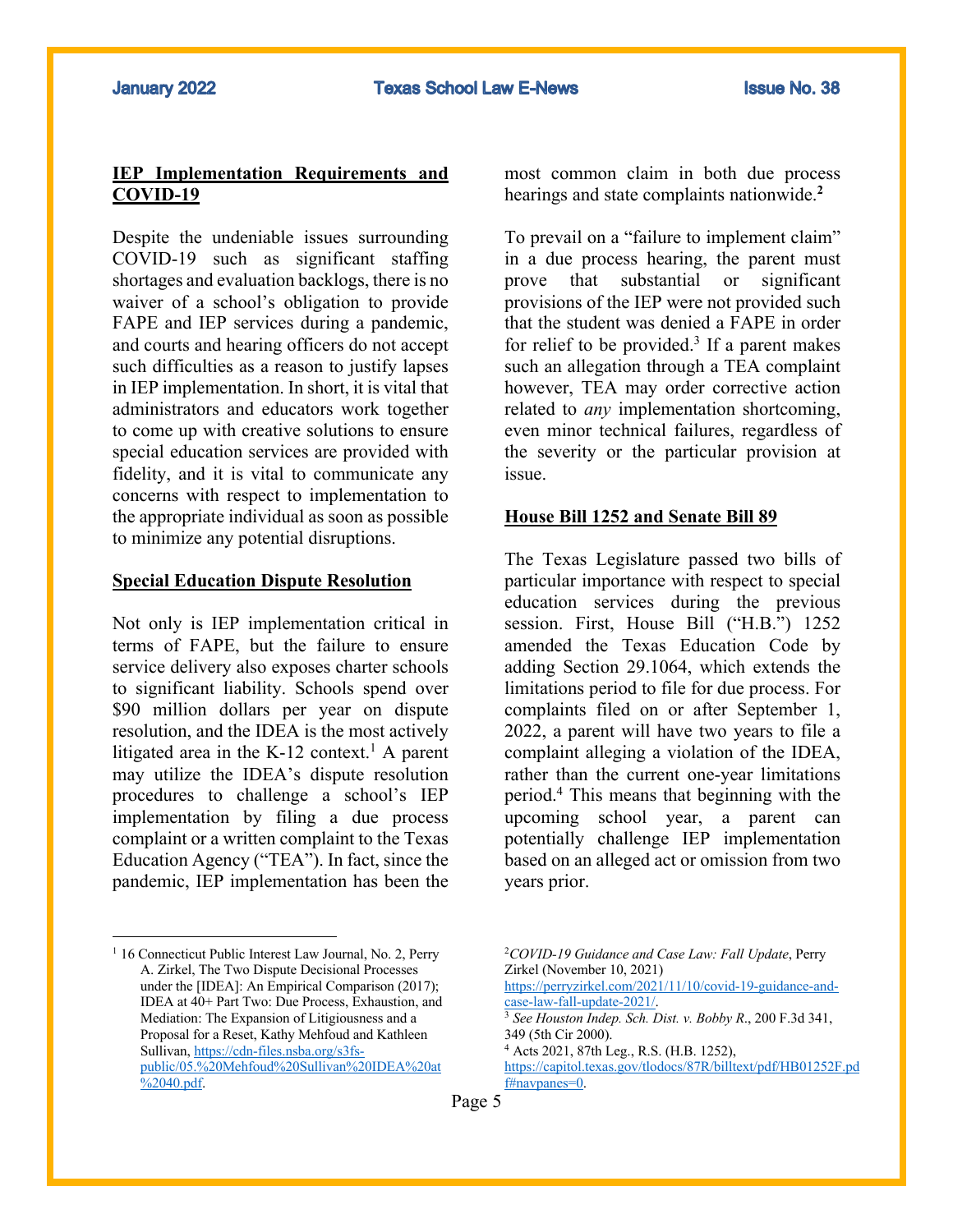**January 2022** 

Second, Senate Bill ("S.B.") 89 added section 29.0052 to the Education Code and requires the inclusion of certain supplemental IEP information for each child who was enrolled in the school's special education program during the 2019-2020 or 2020-2021 school year. In particular, the Admission Review and Dismissal ("ARD") Committee must address the following information in the IEP with respect to the 2019-2020 and 2020-2021 school years: (1) whether there was a delay in conducting an evaluation; (2) whether there was a delay in developing an IEP; (3) *whether IEP implementation was interrupted, delayed, reduced, discontinued, or suspended*; and (4) whether compensatory services may be appropriate when considering the totality of the circumstances, including the above-mentioned factors.<sup>5</sup>

#### **Takeaways and Practice Pointers**

- **1. Maintain thorough documentation of IEP implementation.** Do not put yourself in a situation where services have been provided with fidelity, but the school does not have documentary evidence of IEP implementation. Thorough and accurate documentation will be increasingly important moving forward as parents will soon be able to file complaints about acts or omissions from two years prior.
- **2. Be proactive.** When appropriate, consider offering compensatory or remedial services to address any implementation lapses and document this consideration as required by S.B. 89. Offering and/or providing such services

may reduce a hearing officer's award should a parent prevail at due process or even prevent the filing of the complaint in the first place.

- **3. Review and revise IEPs.** The IDEA requires implementation of IEPs *as written*. As such, make sure that anything included in the IEP is actually provided, and if changes have been made to a student's services in practice, the IEP must be revised accordingly to reflect that reality.
- **4. Ensure IEP access.** Given the widespread staffing shortages across the state, it is imperative that substitute teachers and contracted service providers have access to IEPs and know who to contact with questions. Additionally, if personnel and schedule changes are made to address shortages, make sure that impacted teachers have all IEPs on the first day of their new assignments. Doing so may help avoid service interruptions and provides evidence of appropriate IEP implementation if challenged.
- **5. Emphasize school-wide obligations.**  Remember, IEP implementation is not just a "special education team" matter – the IDEA's obligations apply to, and impact, the full scope of charter school operations. As such, it may be wise to offer "refresher" trainings beyond the special education department. Examples may include training general education teachers about their respective roles related to IEP implementation such as the importance of providing and

<sup>5</sup> Acts 2021, 87th Leg., R.S. (S.B. 89), https://capitol.texas.gov/tlodocs/87R/billtext/pdf/SB00089F .pdf#navpanes=0.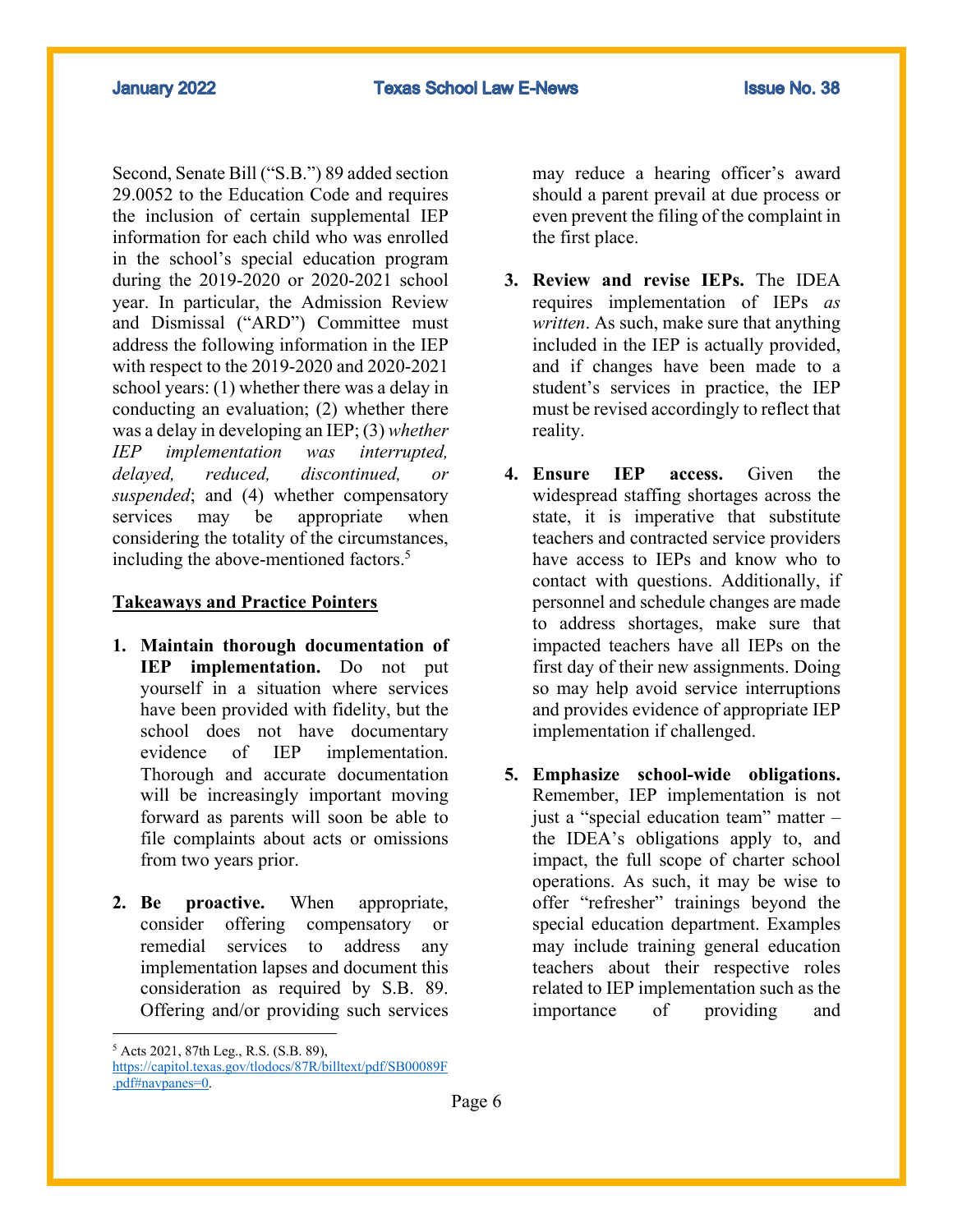documenting accommodations or reminding administrators about adhering to behavior intervention plans. All of these steps can help you and your school ensure the receipt of FAPE and uninterrupted IEP implementation.

# **House Bill 25 and Title IX: The Compliance Quandary for Public Schools with Transgender Student Athletes** *By Maia Levenson*

On January 18, 2022, House Bill 25 ("HB 25") went into effect in Texas.<sup>6</sup> HB 25 enacts requirements for transgender students' participation on athletic teams that are at odds with the United States Department of Education ("ED") formal interpretation of Title IX of the Education Amendments of 1972 ("Title IX"). As described more fully below, HB 25 requires student athletes to play on the athletic team corresponding with their legal biological sex, whereas the ED has interpreted Title IX to require that students be permitted to play on the athletic team aligning with their gender identity (regardless of biological sex). This conflict has placed Texas open-enrollment charter schools in the middle of a clash between state lawmakers and the federal government, with difficult questions over how to comply with HB 25 *and* fulfill obligations under Title IX.

The ED weighed in on this topic last summer. In mid-June 2021, the ED published nonbinding guidance on Title IX, interpreting Title IX to prohibit discrimination based on sexual orientation and gender identity.<sup>7</sup> Around the same time, the federal government filed a Statement of Interest in a lawsuit challenging a West Virginia law similar to HB 25, arguing that the state law violated Title IX (and the Equal Protection Clause). The government took the position that the state law effectively prohibited—on the basis of sex—transgender girls from participating in public school athletic programs because transgender girls were barred from participating on girls' teams but forcing them to participate on boys' teams also causes discriminatory harm.8 In the government's view, the law afforded transgender girls "no opportunity to participate in single-sex sports teams at all."9

HB 25 was passed in October 2021 during the 3rd special session of the 87th Texas Legislature, after several failed attempts to pass similar bills in the regular and prior special sessions. HB 25 added Section 33.0834 of the Texas Education Code, which prohibits "an interscholastic athletic team sponsored or authorized by a school district or open-enrollment charter school" from allowing "a student to compete in an interscholastic athletic competition sponsored or authorized by the district or school that is designated for the biological sex opposite to the student's biological sex . . ."10 For purposes of Section 33.0834, the

<sup>6</sup> https://capitol.texas.gov/tlodocs/873/billtext/pdf/HB 00025F.pdf#navpanes=0. 7 https://www.govinfo.gov/content/pkg/FR-2021-06-

<sup>22/</sup>pdf/2021-13058.pdf; https://www2.ed.gov/about/offices/list/ocr/docs/ 202106-titleix-noi.pdf.

<sup>8</sup> https://www.justice.gov/crt/casedocument/file/1405541/download. <sup>9</sup> *See id.* 

<sup>10</sup> Tex. Educ. Code § 33.0834(a).